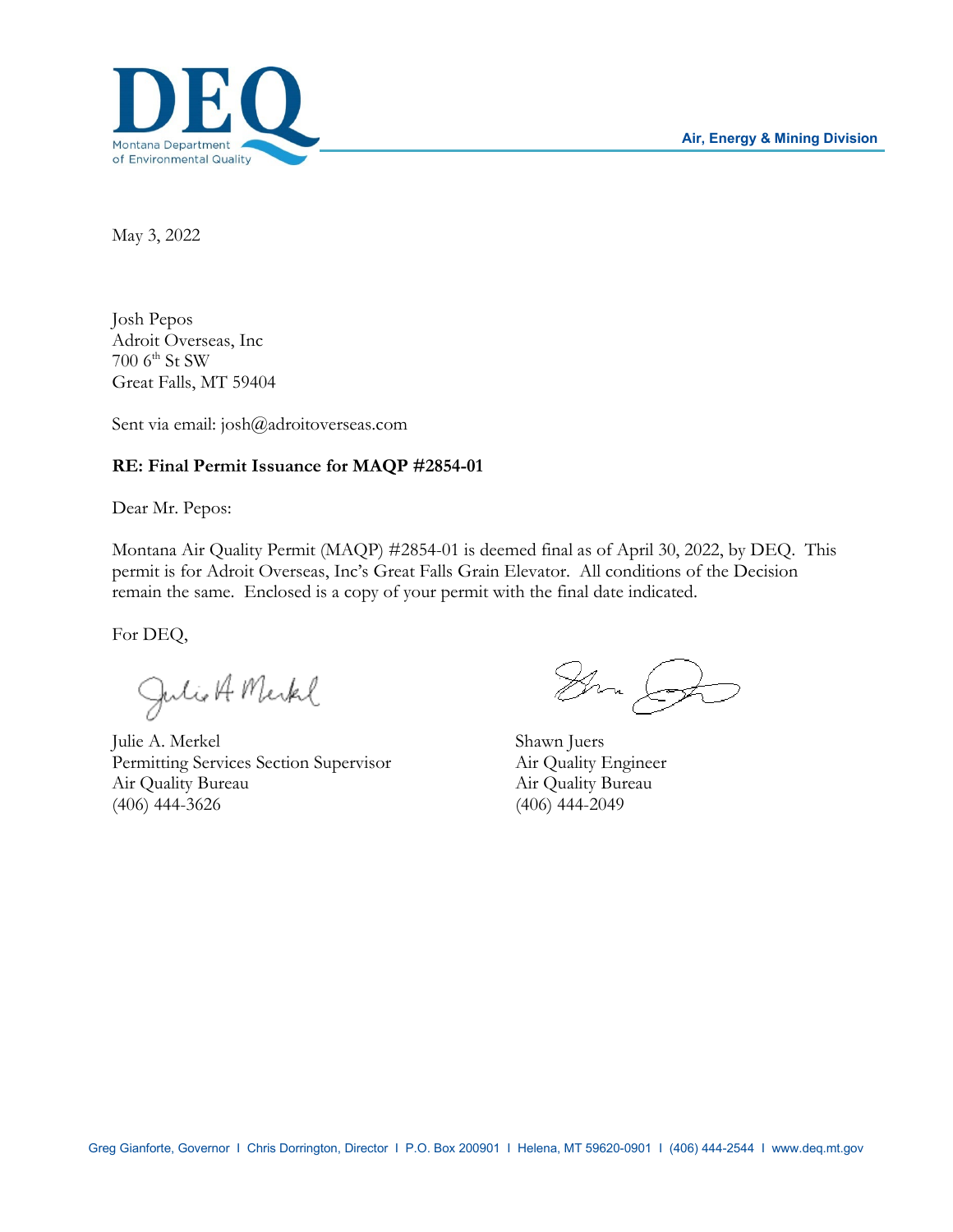# **Montana Department of Environmental Quality Air, Energy & Mining Division Air Quality Bureau**



April 30, 2022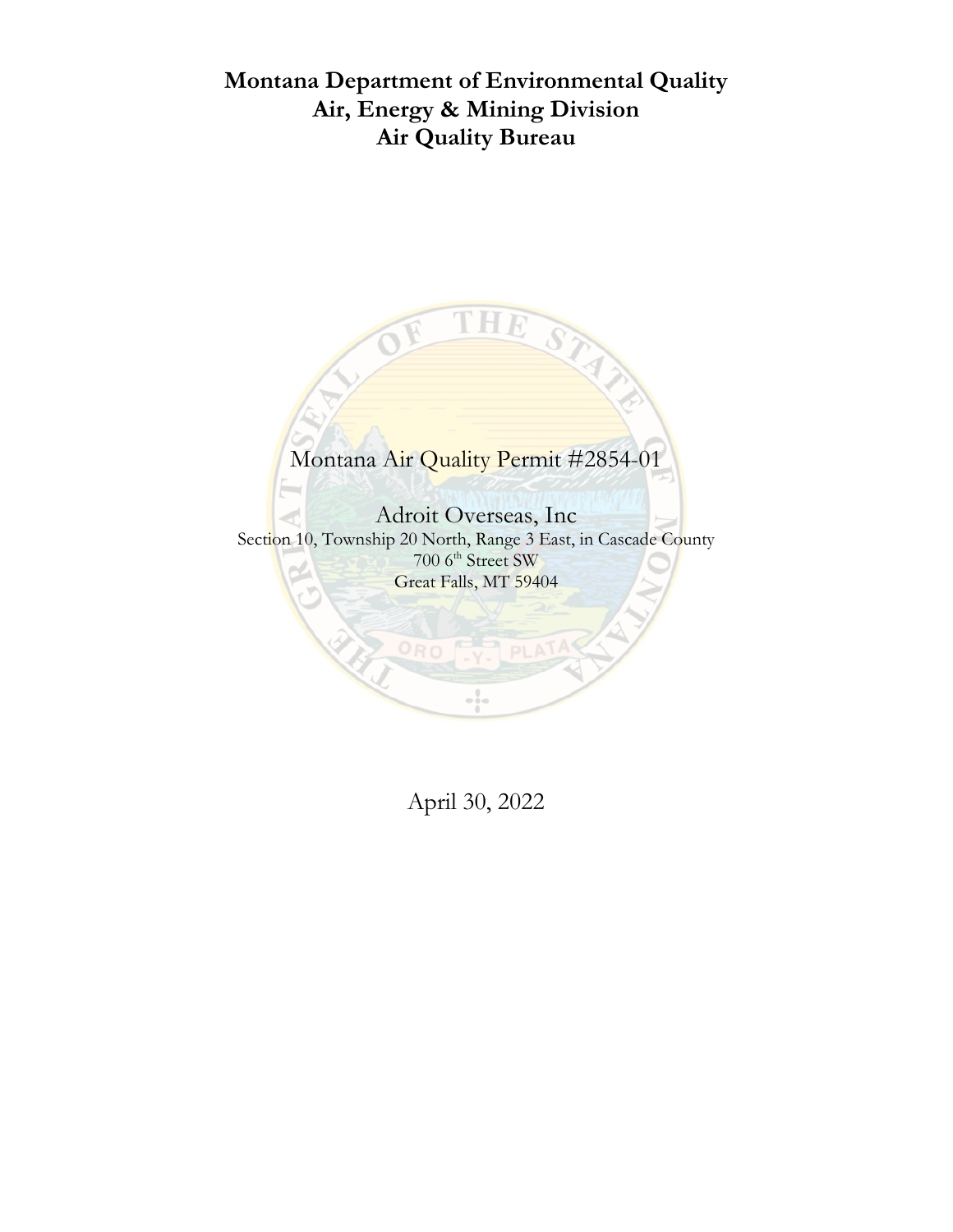#### MONTANA AIR QUALITY PERMIT

Issued To: Adroit Overseas, Inc 700 6<sup>th</sup> Street SW Great Falls, MT 59404 MAQP: #2854-01 Administrative Amendment (AA) Request Received: 3/9/2022 Department's Decision on AA: 4/14/2022 Permit Final:4/30/2022

A Montana Air Quality Permit (MAQP), with conditions, is hereby granted to Adroit Overseas, Inc (Adroit), pursuant to Sections 75-2-204 and 211 of the Montana Code Annotated (MCA), as amended, and Administrative Rules of Montana (ARM) 17.8.740, *et seq*., as amended, for the following:

Section I: Permitted Facilities

A. Plant Location

The Adroit Overseas, Inc's Great Falls Grain Elevator (Adroit) is located at 700 6<sup>th</sup> Street SW, Great Falls, MT 59404. The legal location of this facility is Section 10, Township 20 North, Range 3 East, in Cascade County, Montana.

B. Current Permit Action

On March 9, 2022, the Montana Department of Environmental Quality – Air Quality Bureau (DEQ) received a transfer of ownership request for this facility, transferring ownership from CHS, Inc (dba CHS Big Sky) to Adroit.

#### Section II: Conditions and Limitations

- A. Emission Limitations
	- 1. Adroit shall not cause or authorize emissions to be discharged into the outdoor atmosphere from any source installed on or before November 23, 1968, that exhibit an opacity of 40% or greater averaged over six (6) consecutive minutes (ARM 17.8.304).
	- 2. Adroit shall not cause or authorize emissions to be discharged into the outdoor atmosphere from any source installed after November 23, 1968, that exhibit an opacity of 20% or greater averaged over 6 minutes (ARM 17.8.304).
	- 3. Adroit shall not cause or authorize the production, handling, transportation, or storage of any material unless reasonable precautions to control particulate matter are taken. Such emissions of airborne particulate matter from any stationary source shall not exceed an opacity of 20% or greater averaged over six (6) consecutive minutes (ARM 17.8.308).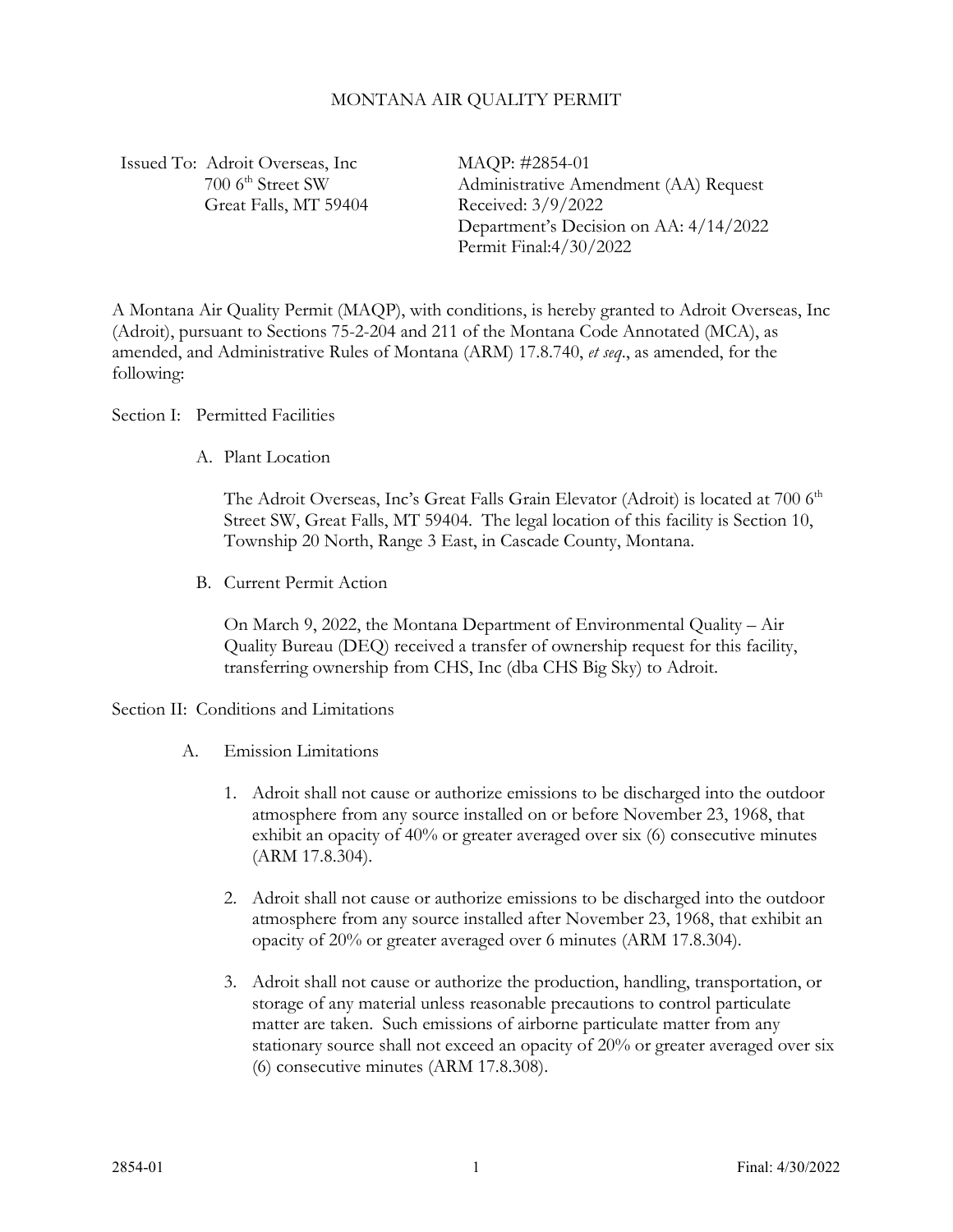- B. Testing Requirements
	- 1. All compliance source tests shall conform to the requirements of the Montana Source Test Protocol and Procedures Manual (ARM 17.8.106).
	- 2. DEQ may require testing (ARM 17.8.105).
- C. Operational Reporting Requirements
	- 1. Adroit shall supply DEQ with annual production information for all emission points, as required in the annual emission inventory request. The request will include, but is not limited to, all sources of emissions identified in the emission inventory contained in the permit analysis.

Production information shall be gathered on a calendar-year basis and submitted to by the date required in the emission inventory request. Information shall be in the units required by DEQ. This information may be used to calculate operating fees, based on actual emissions from the facility, and/or to verify compliance with permit limitations (ARM 17.8.505).

- 2. Adroit shall notify the Department of any construction or improvement project conducted, pursuant to ARM 17.8.745, that would include the addition of a new emissions unit*,* change in control equipment, stack height, stack diameter, stack flow, stack gas temperature, source location, or fuel specifications, or would result in an increase in source capacity above its permitted operation. The notice must be submitted to the Department, in writing, 10 days prior to startup or use of the proposed de minimis change, or as soon as reasonably practicable in the event of an unanticipated circumstance causing the de minimis change, and must include the information requested in ARM  $17.8.745(l)(d)$  (ARM  $17.8.745$ ).
- 3. All records compiled in accordance with this permit must be maintained by Adroit as a permanent business record for at least 5 years following the date of the measurement, must be available at the plant site for inspection by the Department, and must be submitted to the Department upon request. These records may be stored at a location other than the plant site upon approval by the Department (ARM 17.8.749).

## SECTION III: General Conditions

- A. Inspection Adroit shall allow the Department's representatives access to the source at all reasonable times for the purpose of making inspections or surveys, collecting samples, obtaining data, auditing any monitoring equipment such as Continuous Emission Monitoring Systems (CEMS) or Continuous Emission Rate Monitoring Systems (CERMS), or observing any monitoring or testing, and otherwise conducting all necessary functions related to this permit.
- B. Waiver The permit and the terms, conditions, and matters stated herein shall be deemed accepted if Adroit fails to appeal as indicated below.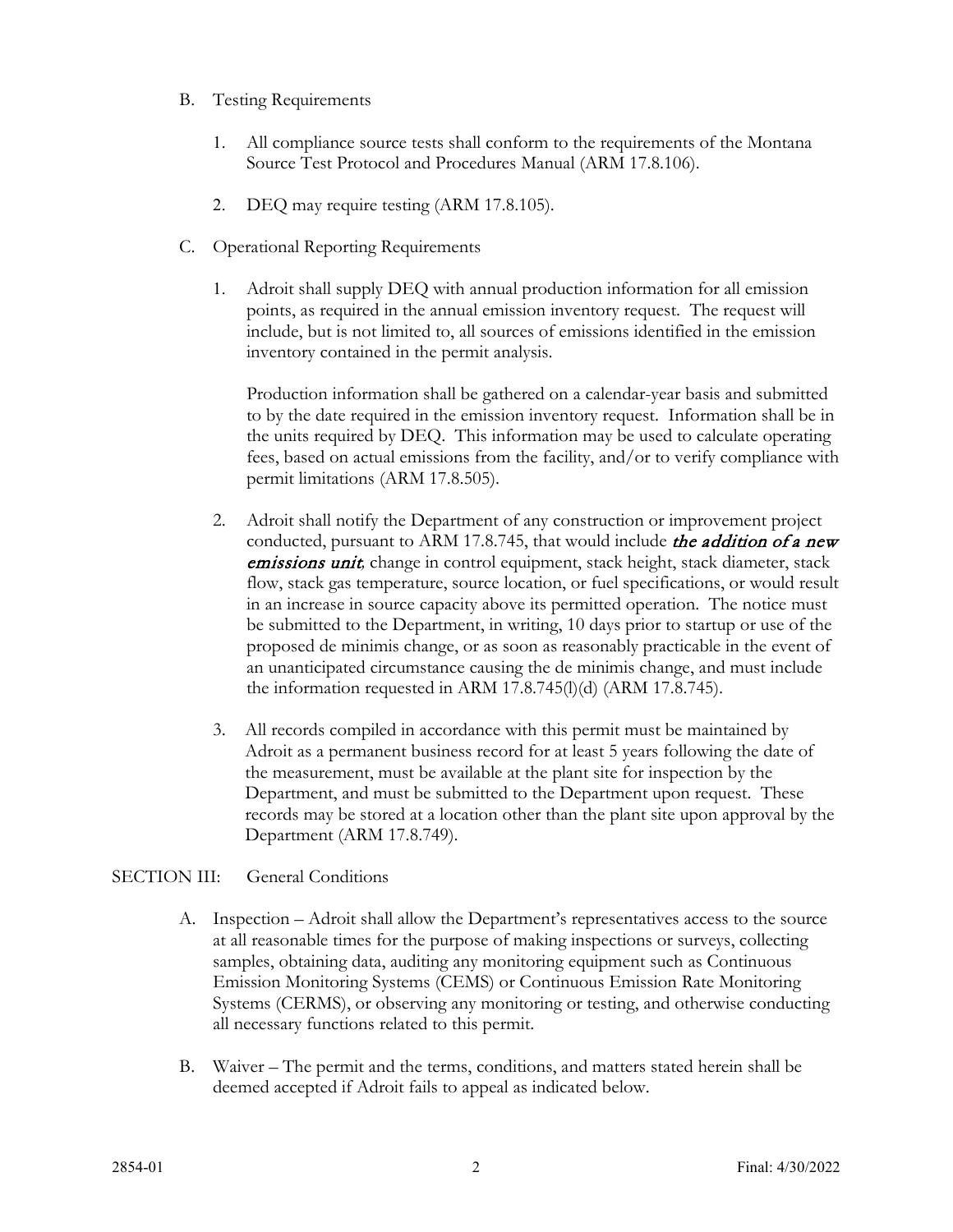- C. Compliance with Statutes and Regulations Nothing in this permit shall be construed as relieving Adroit of the responsibility for complying with any applicable federal or Montana statute, rule, or standard, except as specifically provided in ARM 17.8.740, *et seq*. (ARM 17.8.756).
- D. Enforcement Violations of limitations, conditions and requirements contained herein may constitute grounds for permit revocation, penalties, or other enforcement action as specified in Section 75-2-401, *et seq*., MCA.
- E. Appeals Any person or persons jointly or severally adversely affected by the Department's decision may request, within 15 days after the Department renders its decision, upon affidavit setting forth the grounds therefor, a hearing before the Board of Environmental Review (Board). A hearing shall be held under the provisions of the Montana Administrative Procedures Act. The filing of a request for a hearing does not stay the Department's decision, unless the Board issues a stay upon receipt of a petition and a finding that a stay is appropriate under Section 75-2-211(11)(b), MCA. The issuance of a stay on a permit by the Board postpones the effective date of the Department's decision until conclusion of the hearing and issuance of a final decision by the Board. If a stay is not issued by the Board, the Department's decision on the application is final 16 days after the Department's decision is made.
- F. Permit Inspection As required by ARM 17.8.755, Inspection of Permit, a copy of the air quality permit shall be made available for inspection by the Department at the location of the source.
- G. Permit Fee Pursuant to Section 75-2-220, MCA, failure to pay the annual operation fee by Adroit may be grounds for revocation of this permit, as required by that section and rules adopted thereunder by the Board.
- H. Duration of Permit Construction or installation must begin or contractual obligations entered into that would constitute substantial loss within 3 years of permit issuance and proceed with due diligence until the project is complete or the permit shall expire (ARM 17.8.762).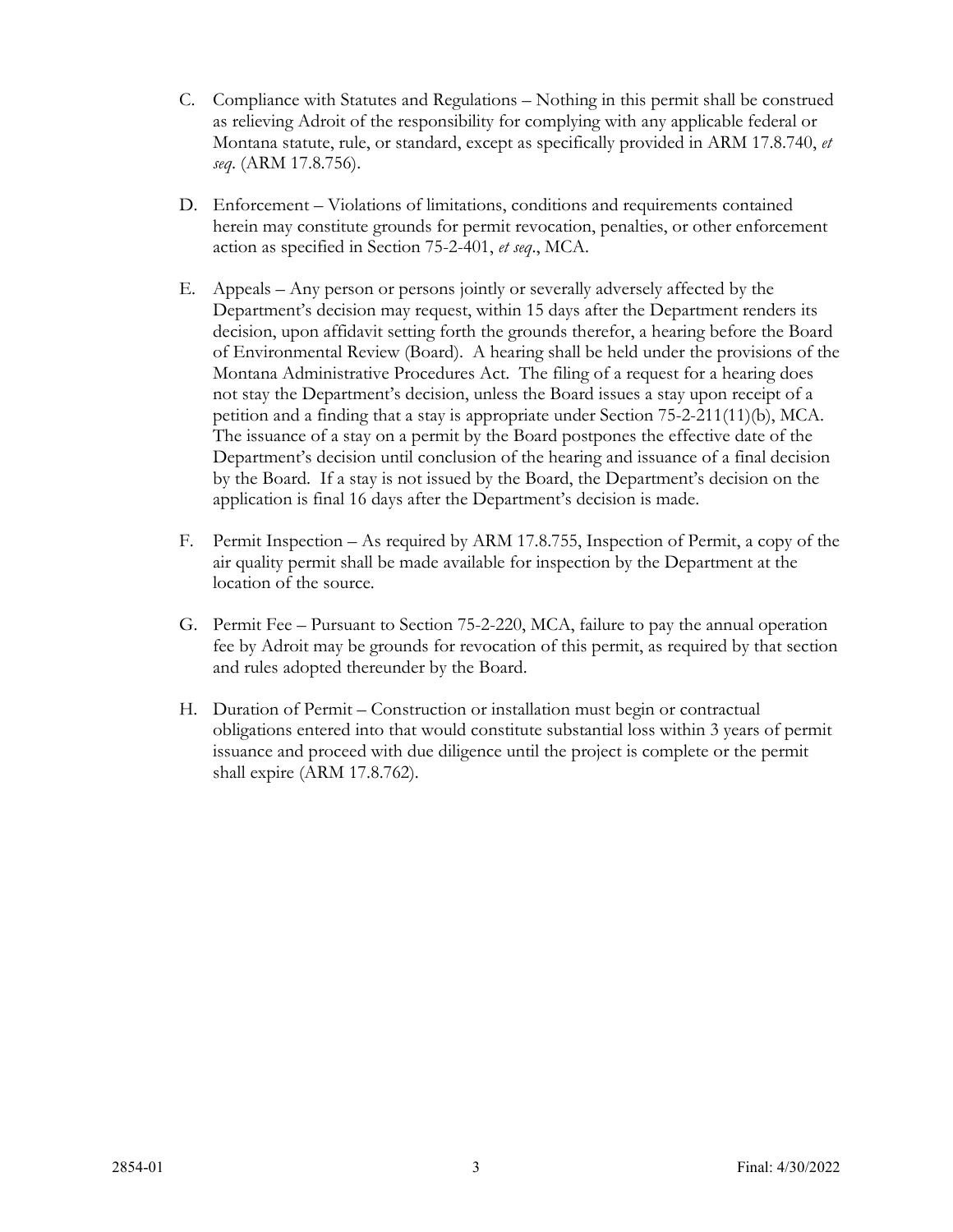### Montana Air Quality Permit Analysis Adroit Overseas, Inc MAQP #2854-01

#### I. Introduction/Process Description

Adroit Overseas, Inc (Adroit) owns and operates a grain elevator, which receives, stores and ships a variety of grains. The process includes grain receiving, storage, cleaning, and shipping. The facility is located in Section 10, Township 20 North, Range 3 East, in Cascade County, Montana, with a street address of 700 6<sup>th</sup> Street Southwest, and is known as the Adroit Great Falls Elevator.

#### A. Permitted Equipment

Equipment at this facility includes but is not limited to:

- 1. Grain Receiving (1 truck and 1 rail receiving pit vented to a baghouse)
- 2. 2 Elevator Legs (enclosed and vented to a baghouse)
- 3. 34 Storage Bins (vented to a baghouse)
- 4. Grain Cleaning (disc cleaner vented to a baghouse)
- 5. Grain Shipping (2 loadout stations vented to a baghouse)
- B. Permit History

On May 8, 1997, the Montana Department of Environmental Quality – Air Quality Bureau (DEQ) issued **Montana Air Quality Permit (MAQP) #2854-00** for the Harvest States Cooperative Grain Elevator.

C. Current Permit Action

On March 9, 2022, DEQ received a transfer of ownership request for this facility, transferring ownership from CHS, Inc (dba CHS Big Sky) to Adroit.

D. Additional Information

Additional information, such as applicable rules and regulations, Best Available Control Technology (BACT)/Reasonably Available Control Technology (RACT) determinations, air quality impacts, and environmental assessments, is included in the analysis associated with each change to the permit.

II. Applicable Rules and Regulations

The following are partial explanations of some applicable rules and regulations that apply to the facility. The complete rules are stated in the Administrative Rules of Montana (ARM) and are available, upon request, from the Department of Environmental Quality (Department). Upon request, the Department will provide references for location of complete copies of all applicable rules and regulations or copies where appropriate.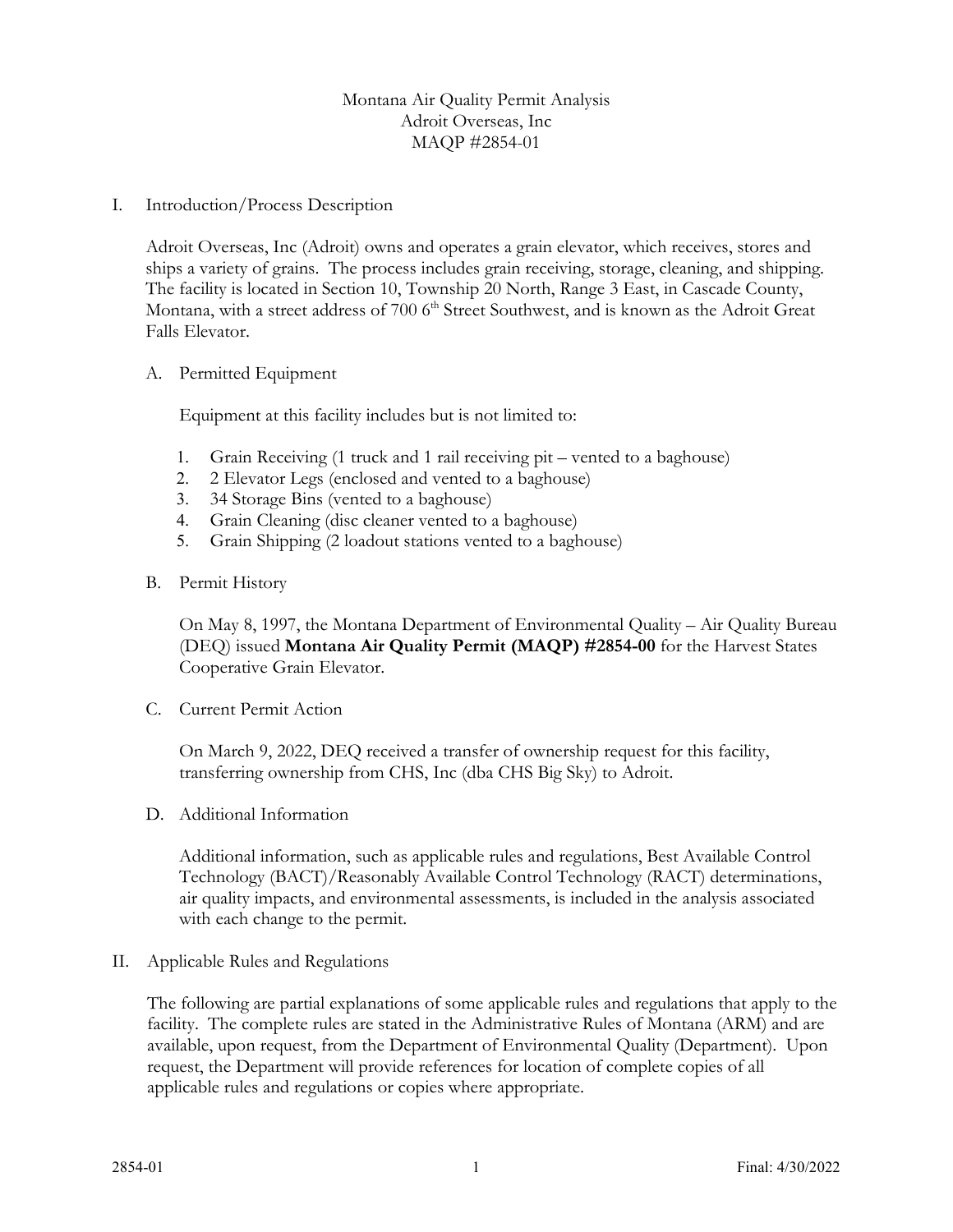- A. ARM 17.8, Subchapter 1 General Provisions, including but not limited to:
	- 1. ARM 17.8.101 Definitions. This rule includes a list of applicable definitions used in this chapter, unless indicated otherwise in a specific subchapter.
	- 2. ARM 17.8.105 Testing Requirements. Any person or persons responsible for the emission of any air contaminant into the outdoor atmosphere shall, upon written request of the Department, provide the facilities and necessary equipment (including instruments and sensing devices) and shall conduct tests, emission or ambient, for such periods of time as may be necessary using methods approved by the Department.
	- 3. ARM 17.8.106 Source Testing Protocol. The requirements of this rule apply to any emission source testing conducted by the Department, any source or other entity as required by any rule in this chapter, or any permit or order issued pursuant to this chapter, or the provisions of the Clean Air Act of Montana, 75-2-101, *et seq*., Montana Code Annotated (MCA).

Adroit shall comply with the requirements contained in the Montana Source Test Protocol and Procedures Manual, including, but not limited to, using the proper test methods and supplying the required reports. A copy of the Montana Source Test Protocol and Procedures Manual is available from the Department upon request.

- 4. ARM 17.8.110 Malfunctions. (2) The Department must be notified promptly by telephone whenever a malfunction occurs that can be expected to create emissions in excess of any applicable emission limitation or to continue for a period greater than 4 hours.
- 5. ARM 17.8.111 Circumvention. (1) No person shall cause or permit the installation or use of any device or any means that, without resulting in reduction of the total amount of air contaminant emitted, conceals or dilutes an emission of air contaminant that would otherwise violate an air pollution control regulation. (2) No equipment that may produce emissions shall be operated or maintained in such a manner as to create a public nuisance.
- B. ARM 17.8, Subchapter 2 Ambient Air Quality, including, but not limited to the following:
	- 1. ARM 17.8.204 Ambient Air Monitoring
	- 2. ARM 17.8.210 Ambient Air Quality Standards for Sulfur Dioxide
	- 3. ARM 17.8.211 Ambient Air Quality Standards for Nitrogen Dioxide
	- 4. ARM 17.8.212 Ambient Air Quality Standards for Carbon Monoxide
	- 5. ARM 17.8.213 Ambient Air Quality Standard for Ozone
	- 6. ARM 17.8.214 Ambient Air Quality Standard for Hydrogen Sulfide
	- 7. ARM 17.8.220 Ambient Air Quality Standard for Settled Particulate Matter
	- 8. ARM 17.8.221 Ambient Air Quality Standard for Visibility
	- 9. ARM 17.8.222 Ambient Air Quality Standard for Lead
	- 10. ARM 17.8.223 Ambient Air Quality Standard for PM<sub>10</sub>

Adroit must maintain compliance with the applicable ambient air quality standards.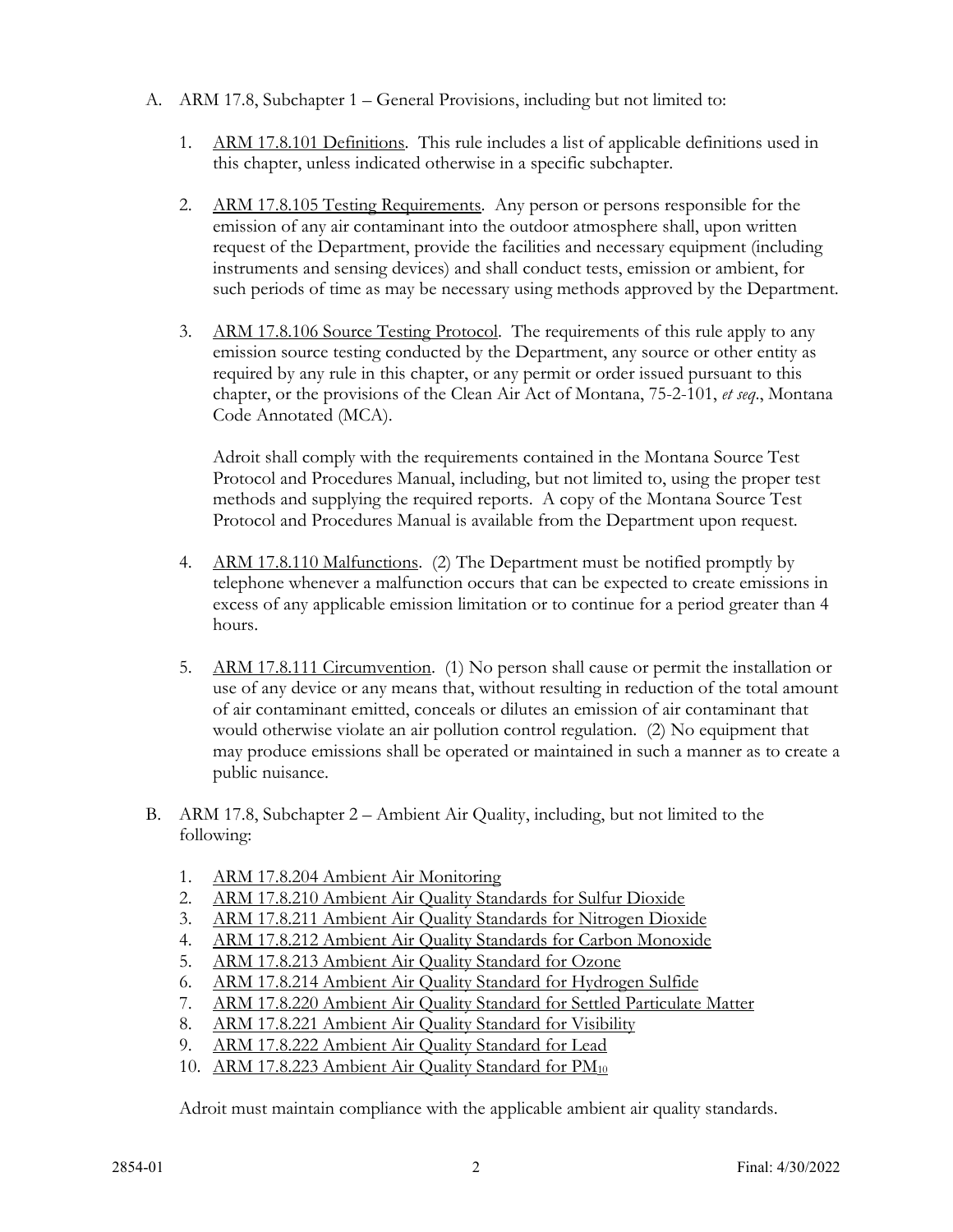- C. ARM 17.8, Subchapter 3 Emission Standards, including, but not limited to:
	- 1. ARM 17.8.304 Visible Air Contaminants. This rule requires that no person may cause or authorize emissions to be discharged into the outdoor atmosphere from any source installed after November 23, 1968, that exhibit an opacity of 20% or greater averaged over 6 consecutive minutes.
	- 2. ARM 17.8.308 Particulate Matter, Airborne. (1) This rule requires an opacity limitation of less than 20% for all fugitive emission sources and that reasonable precautions be taken to control emissions of airborne particulate matter. (2) Under this rule, Adroit shall not cause or authorize the use of any street, road, or parking lot without taking reasonable precautions to control emissions of airborne particulate matter.
	- 3. ARM 17.8.309 Particulate Matter, Fuel Burning Equipment. This rule requires that no person shall cause, allow, or permit to be discharged into the atmosphere particulate matter caused by the combustion of fuel in excess of the amount determined by this rule.
	- 4. ARM 17.8.310 Particulate Matter, Industrial Process. This rule requires that no person shall cause, allow, or permit to be discharged into the atmosphere particulate matter in excess of the amount set forth in this rule.
	- 5. ARM 17.8.322 Sulfur Oxide Emissions--Sulfur in Fuel. This rule requires that no person shall burn liquid, solid, or gaseous fuel in excess of the amount set forth in this rule.
	- 6. ARM 17.8.322 Sulfur Oxide Emissions--Sulfur in Fuel. (4) Commencing July 1, 1972, no person shall burn liquid or solid fuels containing sulfur in excess of 1 pound of sulfur per million Btu fired. (5) Commencing July 1, 1971, no person shall burn any gaseous fuel containing sulfur compounds in excess of 50 grains per 100 cubic feet of gaseous fuel, calculated as hydrogen sulfide at standard conditions.
	- 7. ARM 17.8.324 Hydrocarbon Emissions--Petroleum Products. (3) No person shall load or permit the loading of gasoline into any stationary tank with a capacity of 250 gallons or more from any tank truck or trailer, except through a permanent submerged fill pipe, unless such tank is equipped with a vapor loss control device as described in (1) of this rule.
	- 8. ARM 17.8.340 Standard of Performance for New Stationary Sources and Emission Guidelines for Existing Sources. This rule incorporates, by reference, 40 CFR Part 60, Standards of Performance for New Stationary Sources (NSPS). This facility is not an NSPS affected source because it does not meet the definition of any NSPS subpart defined in 40 CFR Part 60.
	- 9. ARM 17.8.341 Emission Standards for Hazardous Air Pollutants. This source shall comply with the standards and provisions of 40 CFR Part 61, as appropriate.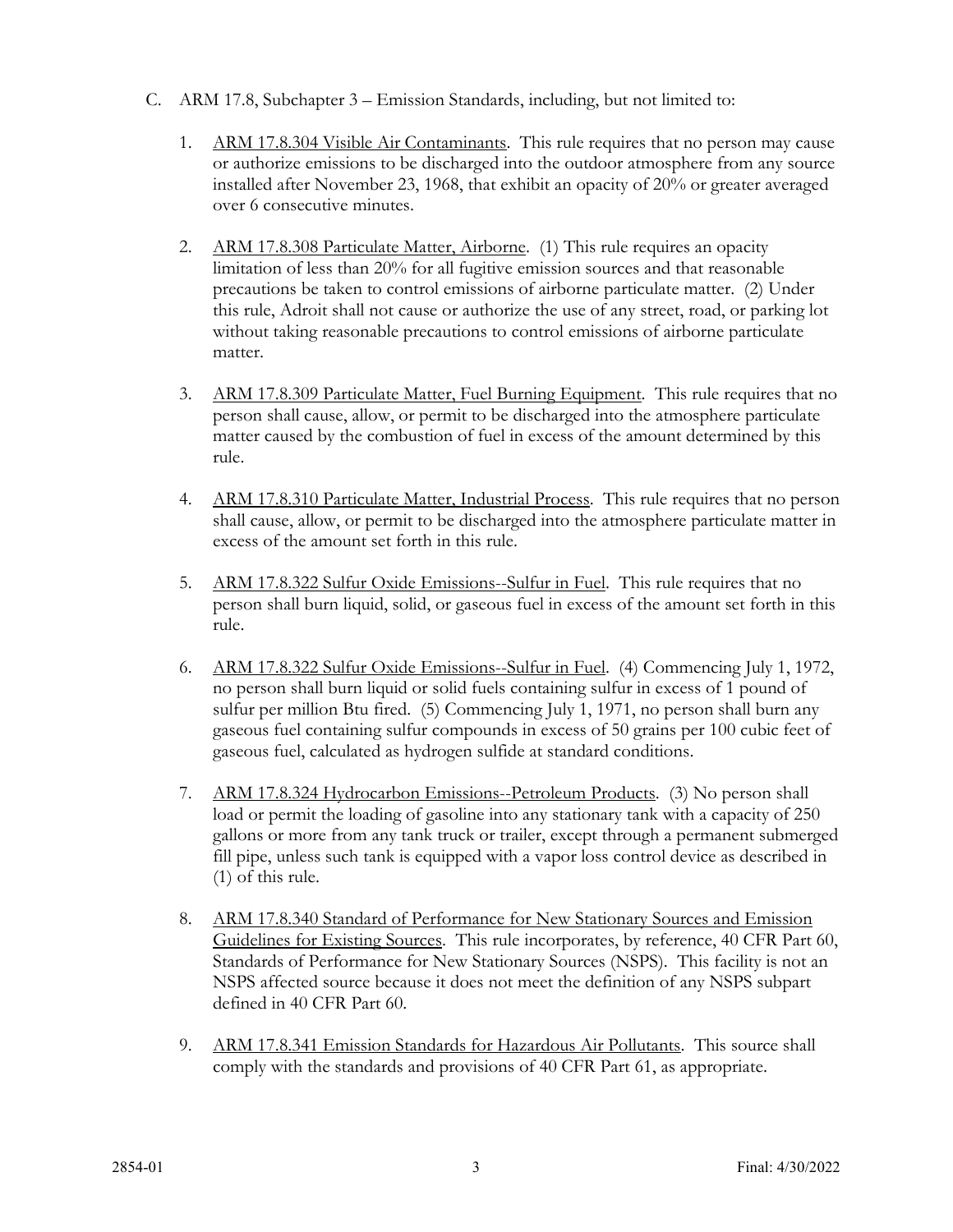- 10. ARM 17.8.342 Emission Standards for Hazardous Air Pollutants for Source Categories. The source, as defined and applied in 40 CFR Part 63, shall comply with the requirements of 40 CFR Part 63, as appropriate.
- D. ARM 17.8, Subchapter 5 Air Quality Permit Application, Operation, and Open Burning Fees, including, but not limited to:
	- 1. ARM 17.8.504 Air Quality Permit Application Fees. This rule requires that an applicant submit an air quality permit application fee concurrent with the submittal of an air quality permit application. A permit application is incomplete until the proper application fee is paid to the Department. The current permit action is an administrative action; therefore, no fee is required.
	- 2. ARM 17.8.505 Air Quality Operation Fees. An annual air quality operation fee must, as a condition of continued operation, be submitted to the Department by each source of air contaminants holding an air quality permit (excluding an open burning permit) issued by the Department. The air quality operation fee is based on the actual or estimated actual amount of air pollutants emitted during the previous calendar year.

An air quality operation fee is separate and distinct from an air quality permit application fee. The annual assessment and collection of the air quality operation fee, described above, shall take place on a calendar-year basis. The Department may insert into any final permit issued after the effective date of these rules, such conditions as may be necessary to require the payment of an air quality operation fee on a calendaryear basis, including provisions that prorate the required fee amount.

- E. ARM 17.8, Subchapter 7 Permit, Construction, and Operation of Air Contaminant Sources, including, but not limited to:
	- 1. ARM 17.8.740 Definitions. This rule is a list of applicable definitions used in this chapter, unless indicated otherwise in a specific subchapter.
	- 2. ARM 17.8.743 Montana Air Quality Permits--When Required. This rule requires a person to obtain an air quality permit or permit modification to construct, modify, or use any air contaminant sources that have the potential to emit (PTE) greater than 25 tons per year of any pollutant. Adroit has a PTE greater than 25 tons per year of Particulate Matter; therefore, an air quality permit is required.
	- 3. ARM 17.8.744 Montana Air Quality Permits--General Exclusions. This rule identifies the activities that are not subject to the Montana Air Quality Permit program.
	- 4. ARM 17.8.745 Montana Air Quality Permits--Exclusion for De Minimis Changes. This rule identifies the de minimis changes at permitted facilities that do not require a permit under the Montana Air Quality Permit Program.
	- 5. ARM 17.8.748 New or Modified Emitting Units--Permit Application Requirements. (1) This rule requires that a permit application be submitted prior to installation, modification, or use of a source. Adroit submitted the required permit application for the current permit action. (7) This rule requires that the applicant notify the public by means of legal publication in a newspaper of general circulation in the area affected by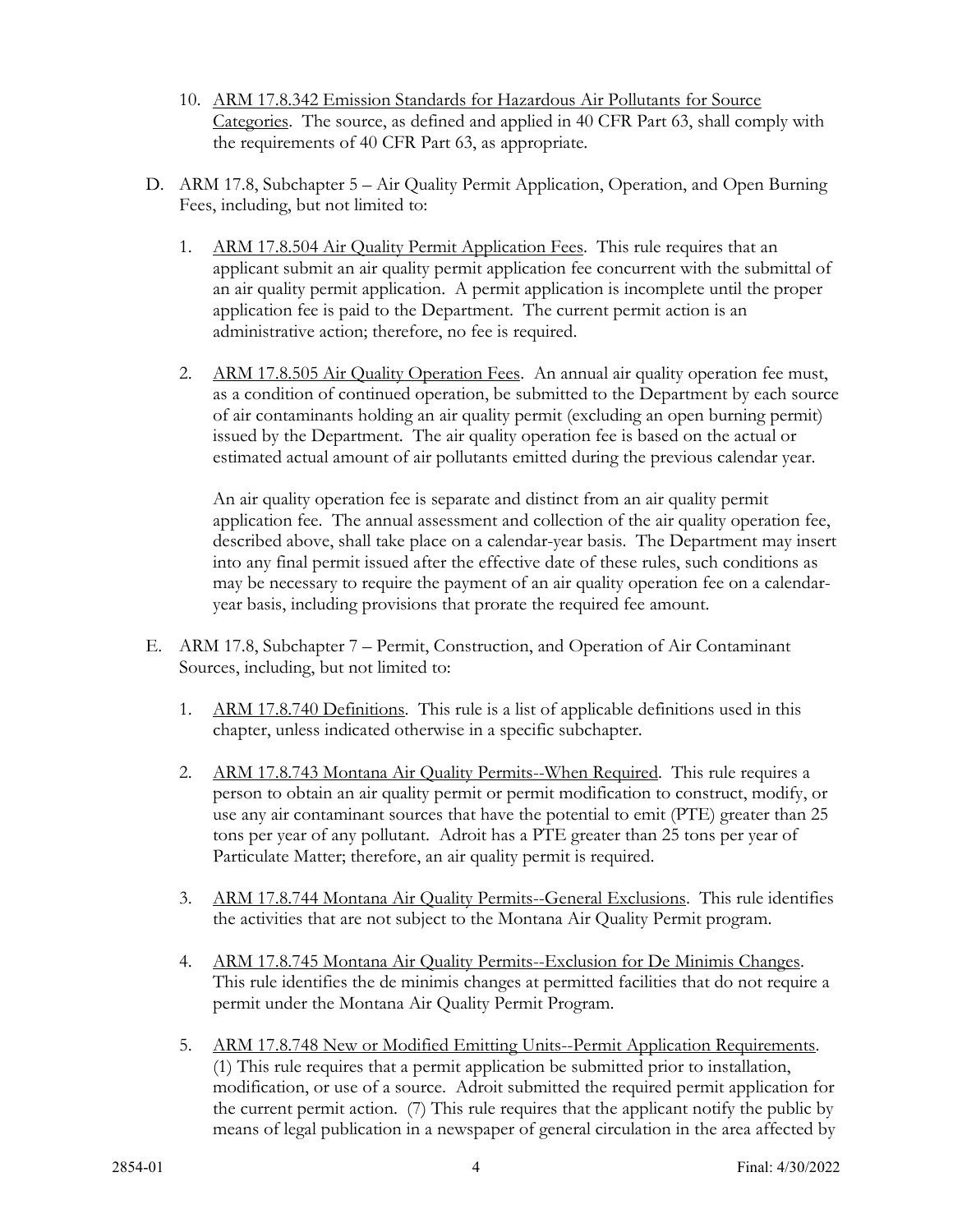the application for a permit. The current permitting action is an administrative action, therefore, no public notice was required.

- 6. ARM 17.8.749 Conditions for Issuance or Denial of Permit. This rule requires that the permits issued by the Department must authorize the construction and operation of the facility or emitting unit subject to the conditions in the permit and the requirements of this subchapter. This rule also requires that the permit must contain any conditions necessary to assure compliance with the Federal Clean Air Act (FCAA), the Clean Air Act of Montana, and rules adopted under those acts.
- 7. ARM 17.8.752 Emission Control Requirements. This rule requires a source to install the maximum air pollution control capability that is technically practicable and economically feasible, except that BACT shall be utilized. The required BACT analysis is included in Section III of this permit analysis.
- 8. ARM 17.8.755 Inspection of Permit. This rule requires that air quality permits shall be made available for inspection by the Department at the location of the source.
- 9. ARM 17.8.756 Compliance with Other Requirements. This rule states that nothing in the permit shall be construed as relieving Adroit of the responsibility for complying with any applicable federal or Montana statute, rule, or standard, except as specifically provided in ARM 17.8.740, *et seq*.
- 10. ARM 17.8.759 Review of Permit Applications. This rule describes the Department's responsibilities for processing permit applications and making permit decisions on those permit applications that do not require the preparation of an environmental impact statement.
- 11. ARM 17.8.762 Duration of Permit. An air quality permit shall be valid until revoked or modified, as provided in this subchapter, except that a permit issued prior to construction of a new or modified source may contain a condition providing that the permit will expire unless construction is commenced within the time specified in the permit, which in no event may be less than 1 year after the permit is issued.
- 12. ARM 17.8.763 Revocation of Permit. An air quality permit may be revoked upon written request of the permittee, or for violations of any requirement of the Clean Air Act of Montana, rules adopted under the Clean Air Act of Montana, the FCAA, rules adopted under the FCAA, or any applicable requirement contained in the Montana State Implementation Plan (SIP).
- 13. ARM 17.8.764 Administrative Amendment to Permit. An air quality permit may be amended for changes in any applicable rules and standards adopted by the Board of Environmental Review (Board) or changed conditions of operation at a source or stack that do not result in an increase of emissions as a result of those changed conditions. The owner or operator of a facility may not increase the facility's emissions beyond permit limits unless the increase meets the criteria in ARM 17.8.745 for a de minimis change not requiring a permit, or unless the owner or operator applies for and receives another permit in accordance with ARM 17.8.748, ARM 17.8.749, ARM 17.8.752, ARM 17.8.755, and ARM 17.8.756, and with all applicable requirements in ARM Title 17, Chapter 8, Subchapters 8, 9, and 10.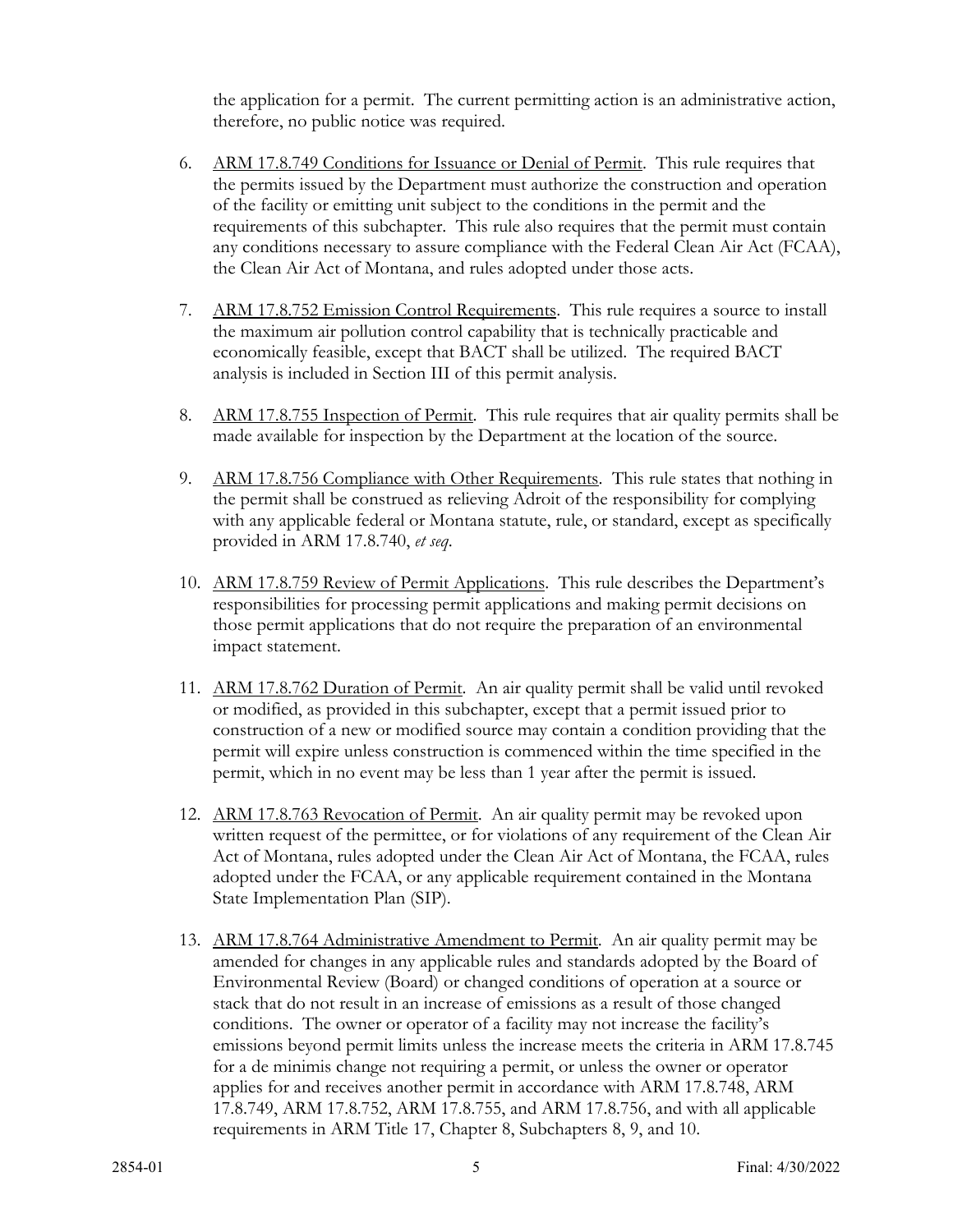- 14. ARM 17.8.765 Transfer of Permit. This rule states that an air quality permit may be transferred from one person to another if written notice of intent to transfer, including the names of the transferor and the transferee, is sent to the Department.
- F. ARM 17.8, Subchapter 8 Prevention of Significant Deterioration of Air Quality, including, but not limited to:
	- 1. ARM 17.8.801 Definitions. This rule is a list of applicable definitions used in this subchapter.
	- 2. ARM 17.8.818 Review of Major Stationary Sources and Major Modifications--Source Applicability and Exemptions. The requirements contained in ARM 17.8.819 through ARM 17.8.827 shall apply to any major stationary source and any major modification, with respect to each pollutant subject to regulation under the FCAA that it would emit, except as this subchapter would otherwise allow.

This facility is not a major stationary source because this facility is not a listed source and the facility's PTE is below 250 tons per year of any pollutant (excluding fugitive emissions).

Based on these facts, the Department determined that Adroit will be a minor source of emissions as defined under Title V.

III. BACT Determination

A BACT determination is required for each new or modified source. Adroit shall install on the new or modified source the maximum air pollution control capability which is technically practicable and economically feasible, except that BACT shall be utilized.

A BACT analysis was not required for the current permit action because the current permit action is considered an administrative permit action.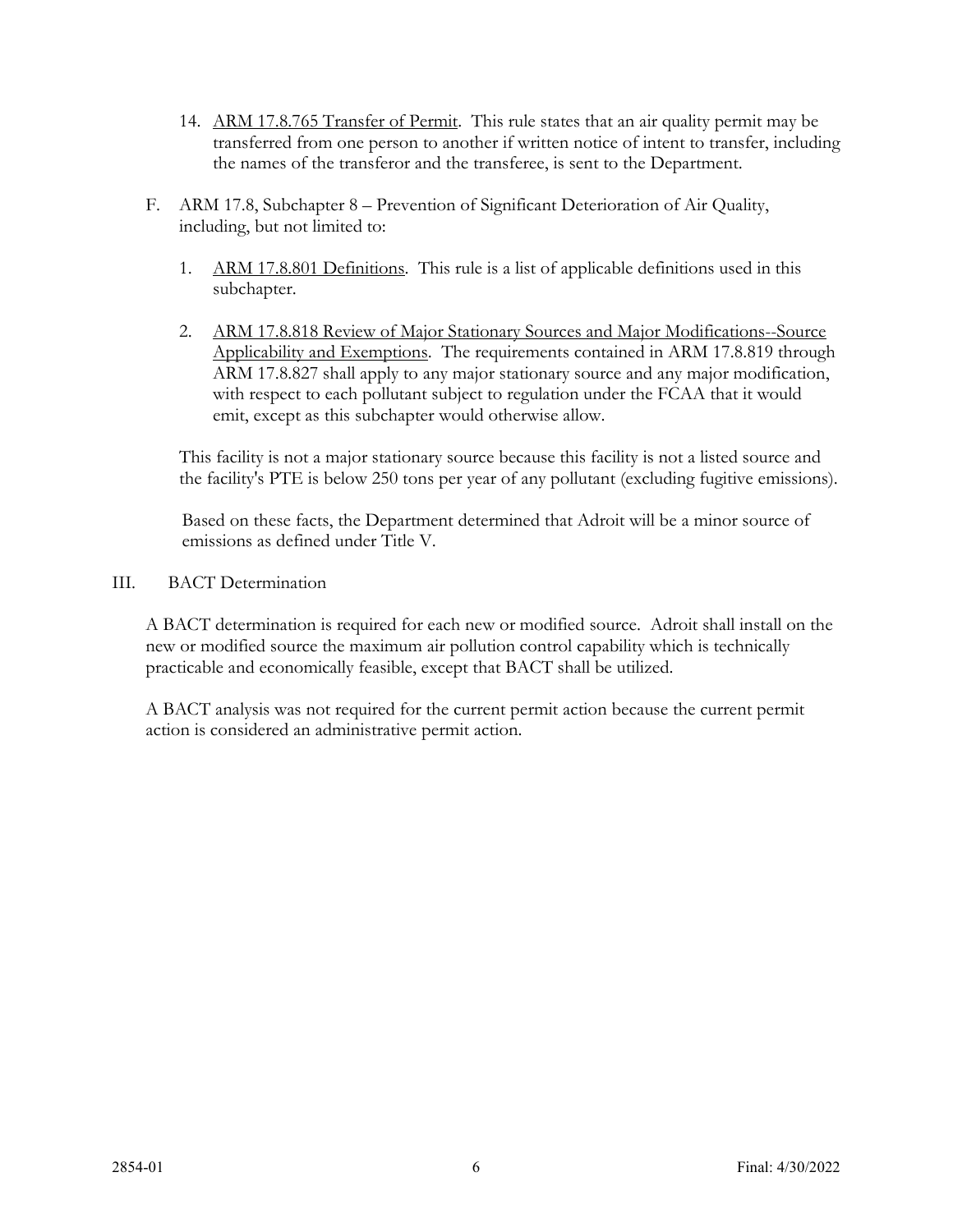# IV. Emission Inventory

|                                                                                  |                                 |                          |                       | tons/yr    |        |                                                                                                                                                         |
|----------------------------------------------------------------------------------|---------------------------------|--------------------------|-----------------------|------------|--------|---------------------------------------------------------------------------------------------------------------------------------------------------------|
| Source                                                                           | <b>TSP</b>                      | PM-10                    | NOX                   | VOC.       | CO     | <b>SOX</b>                                                                                                                                              |
| Grain Receiving<br>Internal Operations<br>(Elevator Legs)                        | .<br>0.6300<br>3.4700           | 0.1575<br>0.8400         |                       |            |        |                                                                                                                                                         |
| Internal Operations<br>(Storage Bins)                                            | 0.5940 0.1440                   |                          |                       |            |        |                                                                                                                                                         |
| Grain Cleaning<br>Grain Shipping<br>Haul Roads                                   | 2.6020<br>0.6300 0.1575<br>1.09 | 0.6300<br>$0.50^{\circ}$ |                       |            |        |                                                                                                                                                         |
| Total                                                                            | ------                          | 9.0160 2.4290 1.5800     |                       | 0.0915     | 0.3311 | 0.0095                                                                                                                                                  |
| Grain Receiving                                                                  |                                 |                          |                       |            |        |                                                                                                                                                         |
| Maximum Grain Received Annually: 3.5<br>Conversion:<br>Number of Receiving Bins: |                                 | $\mathbf{2}$             | MM Bushels/yr<br>Bins |            |        | 60 lb/bushel * 3.5 MM bushels/yr = $210,000,000$ lbs/yr<br>$210,000,000$ lbs/yr * 0.0005 = 105,000 tons/yr                                              |
| <b>TSP Emissions:</b>                                                            |                                 |                          |                       |            |        |                                                                                                                                                         |
| Emission Factor:<br>Control Efficiency:<br>Calculations:                         | 80.0%                           |                          |                       | (Baghouse) |        | 0.06 lb/ton (AP-42, Table 9.9.1-2, 11/95)<br>0.060 lb/ton * 105,000 tons/yr = 6300.00 lbs/yr<br>6300.00 lbs/yr * 0.0005 tons/lb * 0.20 = 0.63 tons/year |
| PM-10 Emissions:                                                                 |                                 |                          |                       |            |        |                                                                                                                                                         |
| Emission Factor:<br>Control Efficiency:<br>Calculations:                         | 0.015<br>80.0%                  |                          |                       | (Baghouse) |        | lb/ton (AP-42, Table 9.9.1-2, 11/95)<br>0.015 lb/ton * 105,000 tons/yr = 1575.00 lbs/yr<br>1575.00 lbs/yr * 0.0005 tons/lb * 0.20 = 0.1575 tons/year    |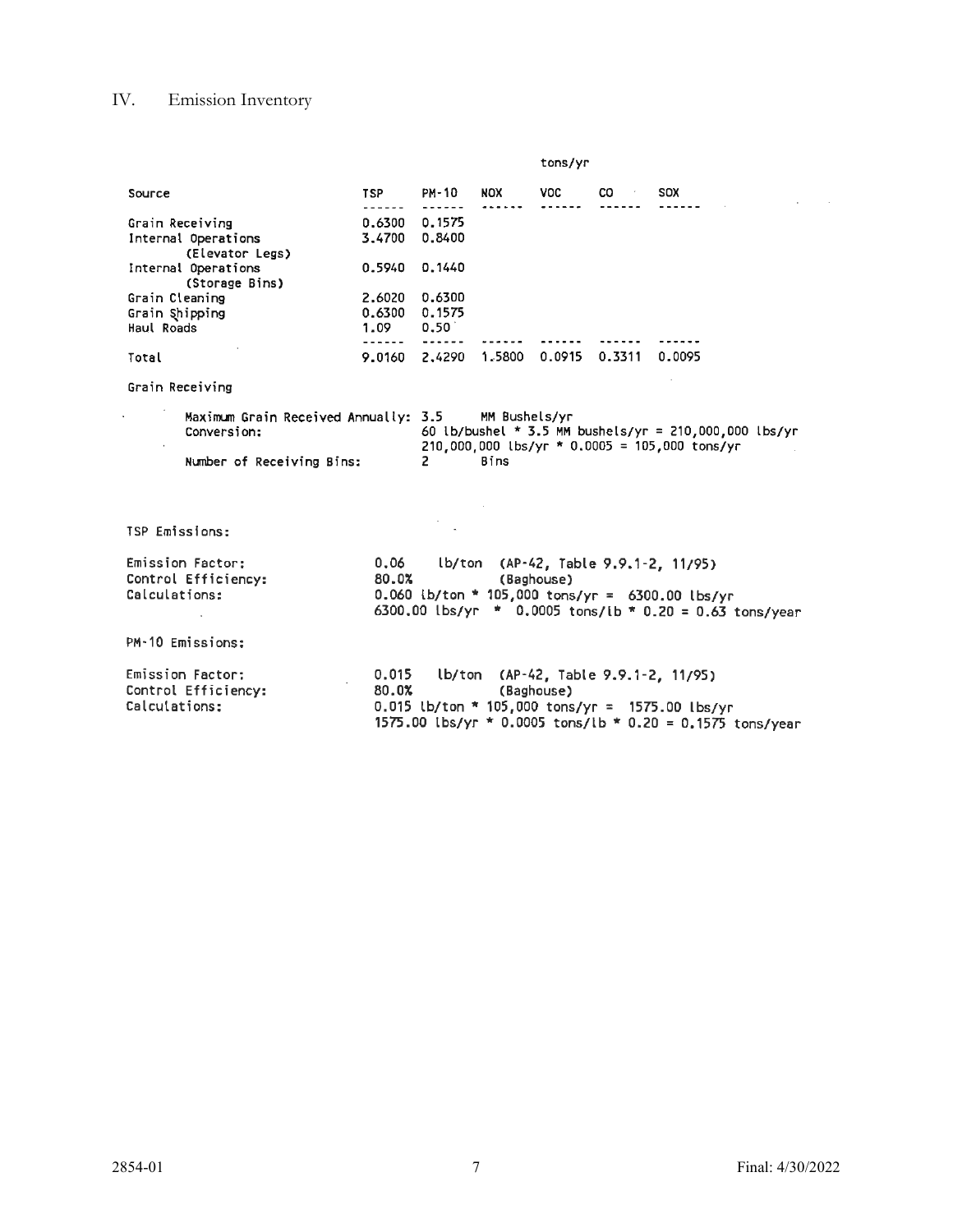| Internal Operations (2 elevator legs)                    | FROGET                                                                                                                                                                                  |
|----------------------------------------------------------|-----------------------------------------------------------------------------------------------------------------------------------------------------------------------------------------|
| Maximum Process Rate:                                    | 105,000 tons/yr                                                                                                                                                                         |
| TSP Emissions:                                           |                                                                                                                                                                                         |
| Emission Factor:<br>Control Efficiency:<br>Calculations: | 0.33<br>lb/ton (AP-42, Table 9.9.1-2, 11/95)<br>80.0%<br>(Baghouse)<br>0.33 lb/ton * 105,000 tons/yr = 34650.00 lbs/yr<br>34650.00 lbs/yr * 0.0005 tons/lb * 0.20 = 3.47 tons/year      |
| PM-10 Emissions:                                         |                                                                                                                                                                                         |
| Emission Factor:<br>Control Efficiency:<br>Calculations: | 0.08<br>lb/ton (AP-42, Table 9.9.1-2, 11/95)<br>80.0%<br>(Baghouse)<br>0.08 lb/ton * 105000 tons/yr = 8400.00 lbs/yr<br>8400.00 lbs/yr * 0.0005 tons/lb * 0.20 = 0.84 tons/year         |
| Internal Operations (34 storage bins)                    |                                                                                                                                                                                         |
| Maximum Storage Capacity:<br>Conversion:                 | 600,000 Bushels<br>60 lb/bushel<br>600,000 bushels/year * 60 lb/bushel * 0.0005 tons/lb =<br>18,000 tons/yr                                                                             |
| TSP Emissions:                                           |                                                                                                                                                                                         |
| Emission Factor:<br>Control Efficiency:<br>Calculations: | 0.33<br>(b/ton (AP-42, Table 9.9.1-2, 11/95)<br>80.0%<br>(Baghouse)<br>$0.33$ lb/ton * 18000 tons/yr = 5940.00 lbs/yr<br>5940.00 lbs/yr * 0.0005 tons/lb * 0.20 = 0.5940 tons/year      |
| PM-10 Emissions:                                         |                                                                                                                                                                                         |
| Emission Factor:<br>Control Efficiency:<br>Calculations: | 0.08<br>lb/ton (AP-42, Table 9.9.1-2, 11/95)<br>80.0%<br>(Baghouse)<br>0.08 lb/ton * 18000 tons/yr = 1440.00 lbs/yr<br>1440.00 lbs/yr * 0.0005 tons/lb * 0.2 = 0.1440 tons/year         |
| Grain Cleaning                                           |                                                                                                                                                                                         |
| Process Rate:<br>Conversion:<br>* Hours of Operation:    | 300<br>Bushels/hr<br>300 bu/hr * 60 lb/bu * 0.0005 = 9.00 tons/hr<br>8760<br>Hours/yr                                                                                                   |
| TSP Emissions:                                           |                                                                                                                                                                                         |
| Emission Factor:<br>Control Efficiency:<br>Calculations: | 0.33<br>lb/ton (AP-42, Table 9.9.1-2, 11/95)<br>80.0%<br>(Baghouse)<br>$0.33$ lb/ton * 9.00 tons/hr = 2.97 lbs/hr<br>2.97 lbs/hr * 8760 hrs/yr * 0.0005 tons/lb * 0.2= 2.6020 tons/year |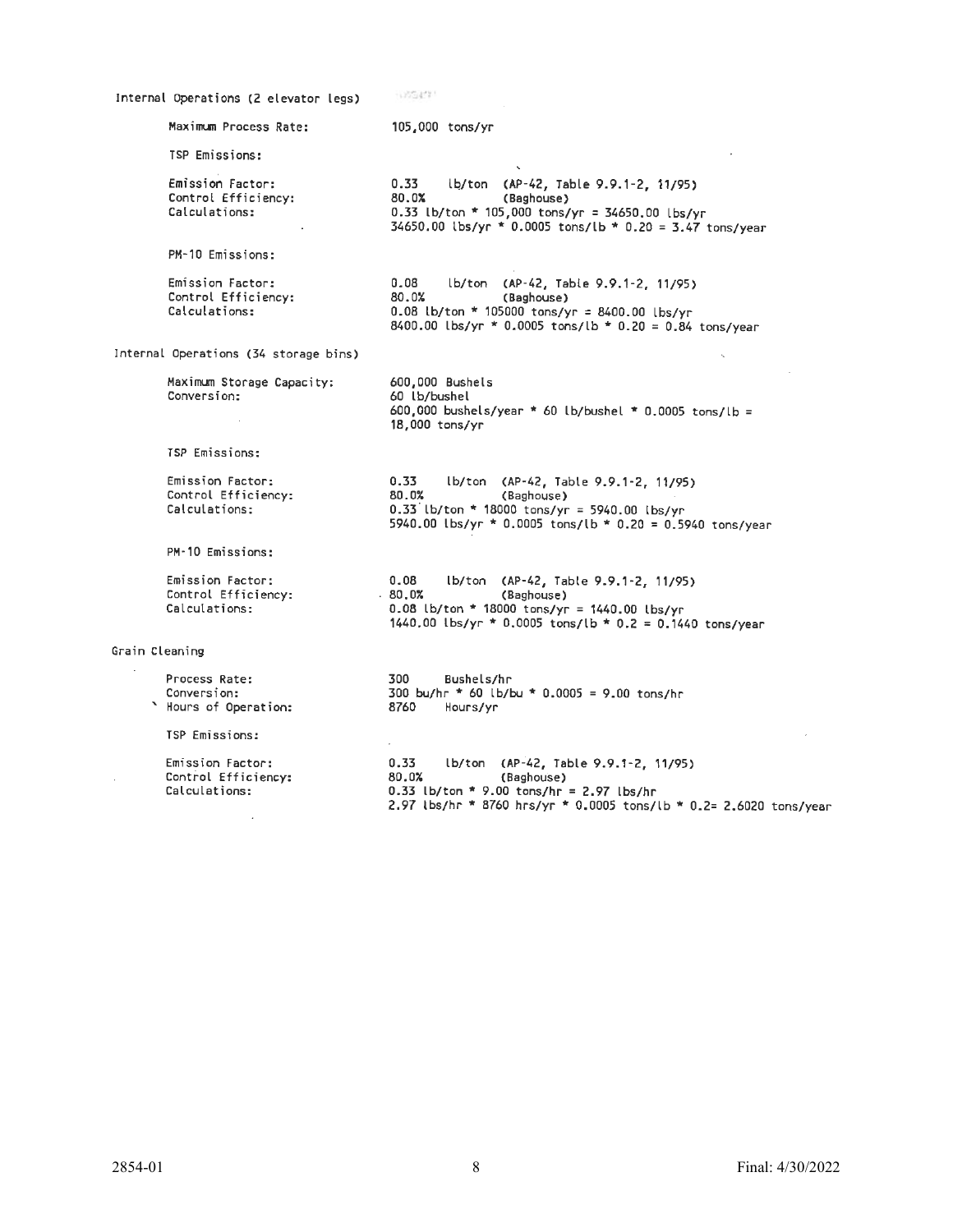```
PM-10 Emissions:
```

| Emission Factor:    | 0.08  | (b/ton (AP-42, Table 9.9.1-2, 11/95)                                                                            |
|---------------------|-------|-----------------------------------------------------------------------------------------------------------------|
| Control efficiency: | 80.0% | (Baghouse)                                                                                                      |
| Calculations:       |       | $0.08$ lb/ton * 9.00 tons/hr = 0.72 lbs/hr<br>0.72 lbs/hr * 8760 hrs/yr * 0.0005 tons/lb * 0.2 = 0.63 tons/year |

 $\bar{z}$ 

Grain Shipping

|                         | Maximum Grain Shipped Annually:<br>Conversion:                       | MM Bushels/yr<br>3.5<br>60 lb/bushel * 3.5 MM bushels/yr = 210,000,000 lbs/yr                                                                                                      |  |  |  |
|-------------------------|----------------------------------------------------------------------|------------------------------------------------------------------------------------------------------------------------------------------------------------------------------------|--|--|--|
| Number of Loadout Bins: |                                                                      | $210,000,000$ lbs/yr * 0.0005 = 105,000 tons/yr<br>2<br>Bins                                                                                                                       |  |  |  |
|                         | TSP Emissions:                                                       |                                                                                                                                                                                    |  |  |  |
|                         | Emission Factor:<br>Control Efficiency:<br>Calculations:             | lb/ton (AP-42, Table 9.9.1-2, 11/95)<br>0.06<br>80.0%<br>(Baghouse)<br>$0.060$ lb/ton * 105,000 tons/yr = 6300.00 lbs/yr<br>6300.00 lbs/yr * 0.0005 tons/lb * 0.2 = 0.63 tons/year |  |  |  |
|                         | PM-10 Emissions:                                                     |                                                                                                                                                                                    |  |  |  |
|                         | Emission Factor:<br>Control Efficiency:<br>Calculations:             | 0.015 lb/ton (AP-42, Table 9.9.1-2, 11/95)<br>80.0%<br>(Baghouse)<br>$0.015$ lb/ton * 105,000 tons/yr = 1575.00 lbs/yr<br>1575.00 lbs/yr * 0.0005 tons/lb * 0.2 = 0.1575 tons/year |  |  |  |
| Haul Roads              |                                                                      |                                                                                                                                                                                    |  |  |  |
|                         | Vehicle miles traveled: 2<br>Control Efficiency is 50% for watering. | VMT/day {Estimated}                                                                                                                                                                |  |  |  |
|                         | TSP Emissions:                                                       | $\sim$                                                                                                                                                                             |  |  |  |

```
TSP Emission Factor (Rated Load Capacity <50 tons): 6<br>E(TSP)= (2 VMT/day)(6.00 Lbs/VMT)(0.5)
                                                                                                        Lbs/VMT (AP-42 Section 11.2.1, 9/88)
             E(TSP) = 6 Lbs/day
                           1.09 tons/yr
оr
                                                                                                                                                        \mathcal{F}(\mathbf{x},\mathbf{y}) and \mathcal{F}(\mathbf{x},\mathbf{y}) .
```
PM10 Emissions:

```
PM10 Emission Factor (Rated Load Capacity <50 tons): 2.7 Lbs/VMT (AP-42 Section 11.2.1, 9/88)<br>E(PM10)= (2 VMT/day)(2.70 Lbs/VMT)(0.5)
          E(PM10)= 2.7 Lbs/day
                     0.5 tons/yr
оr
```
#### V. Existing Air Quality

Cascade County is currently designated as in attainment for all criteria pollutants.

VI. Ambient Air Impact Analysis

Based on the amount of allowable emissions from this facility, DEQ believes it will not cause or contribute to a violation of any ambient air quality standard.

VII. Taking or Damaging Implication Analysis

As required by 2-10-105, MCA, the Department conducted the following private property taking and damaging assessment.

| <b>YES</b> | NO. |                                                                                                        |
|------------|-----|--------------------------------------------------------------------------------------------------------|
| XХ         |     | 1. Does the action pertain to land or water management or environmental regulation affecting           |
|            |     | private real property or water rights?                                                                 |
|            |     | 2. Does the action result in either a permanent or indefinite physical occupation of private property? |

 $\sqrt{3}$